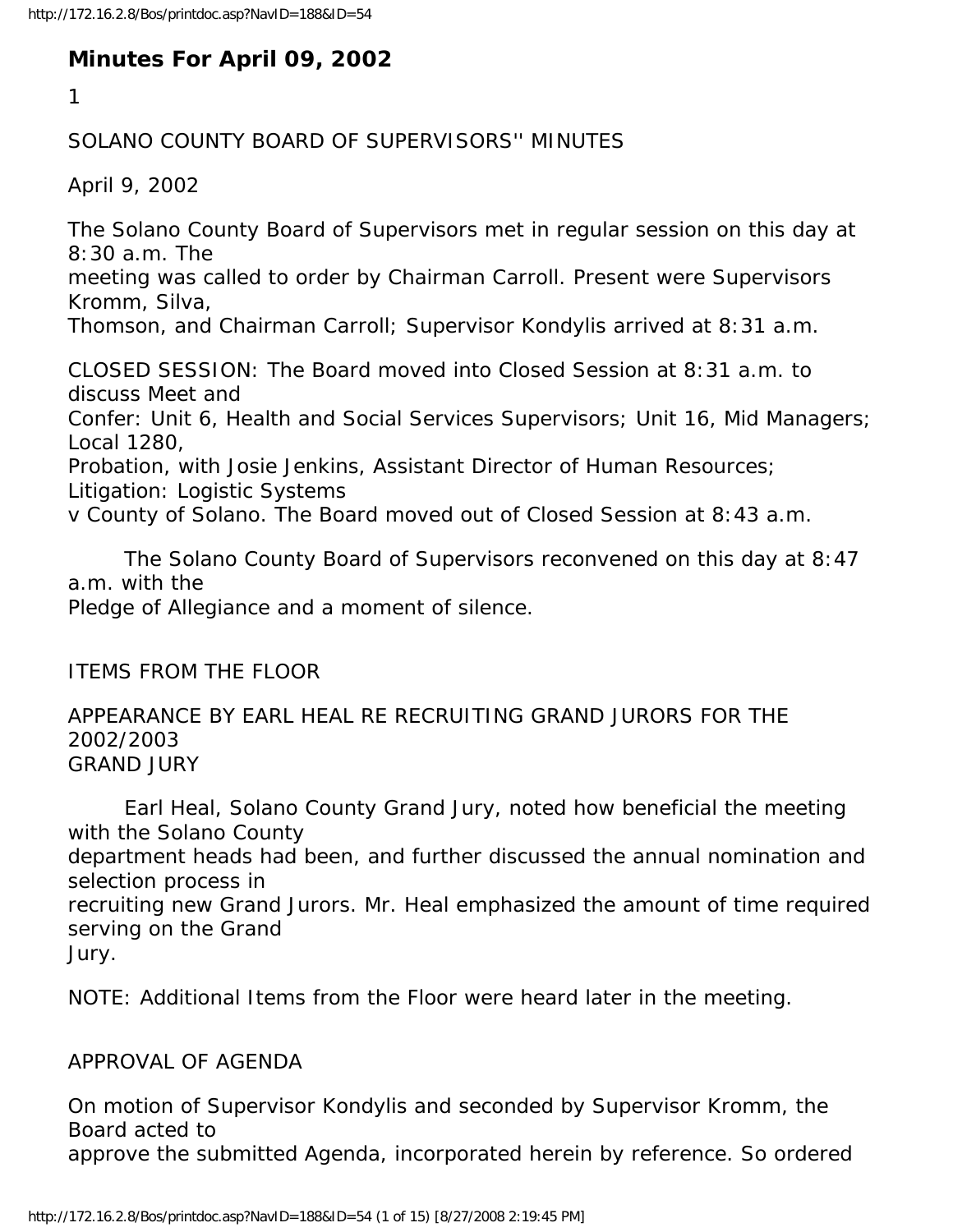by a vote of 5-0.

CONSENT CALENDAR

On motion of Supervisor Kondylis and seconded by Supervisor Kromm, the Board acted to

approve the following Consent Calendar items by a vote of 5-0.

(Item 12) MINUTES OF THE BOARD OF SUPERVISORS MEETING OF MARCH 26, 2002,

as outlined in the Agenda Submittal from the Clerk of the Board dated April 9, 2002,

incorporated herein by reference, approved.

(Item 13) AGREEMENT WITH WILLIAM J. HUNTER & ASSOCIATES RE MINERAL

APPRAISAL SERVICES, as outlined in the Agenda Submittal from the Assessor/Recorder''s Office dated April 9, 2002, incorporated herein by reference,

approved and Chairman authorized to sign said contract on behalf of Solano County.

(Item 14) AGREEMENT WITH PETDATA, INC. RE ANIMAL LICENSE PROCESSING

SERVICES, as outlined in the Agenda Submittal from General Services/Animal Care

Division dated April 9, 2002, incorporated herein by reference, approved and General

Services Director authorized to sign said contract and any extensions on behalf of

Solano County.

 APPROPRIATION TRANSFER OF UNANTICIPATED REVENUE IN THE AMOUNT OF \$10,653 FROM ANIMAL LICENSING AND PENALTY FEES, as outlined in the Agenda Submittal from General Services/Animal Care Division dated

April 9, 2002, incorporated herein by reference, approved.

(Item 15) RESOLUTION NO. 2002-063 APPROVING THE MEMORANDUM OF UNDERSTANDING WITH THE PUBLIC EMPLOYEES UNION - LOCAL ONE REPESENTING UNIT 6, HEALTH AND SOCIAL SERVICES SUPERVISORS 2001 – 2003, adopted. (see Resolution Book)

(Item 16) RESOLUTION NO. 2002-064 AUTHORIZING THE ISSUANCE AND SALE OF VACAVILLE UNIFIED SCHOOL DISTRICT, SOLANO COUNTY, GENERAL OBLIGATION BONDS, ELECTION OF 2002, SERIES 2002; PRESCRIBING THE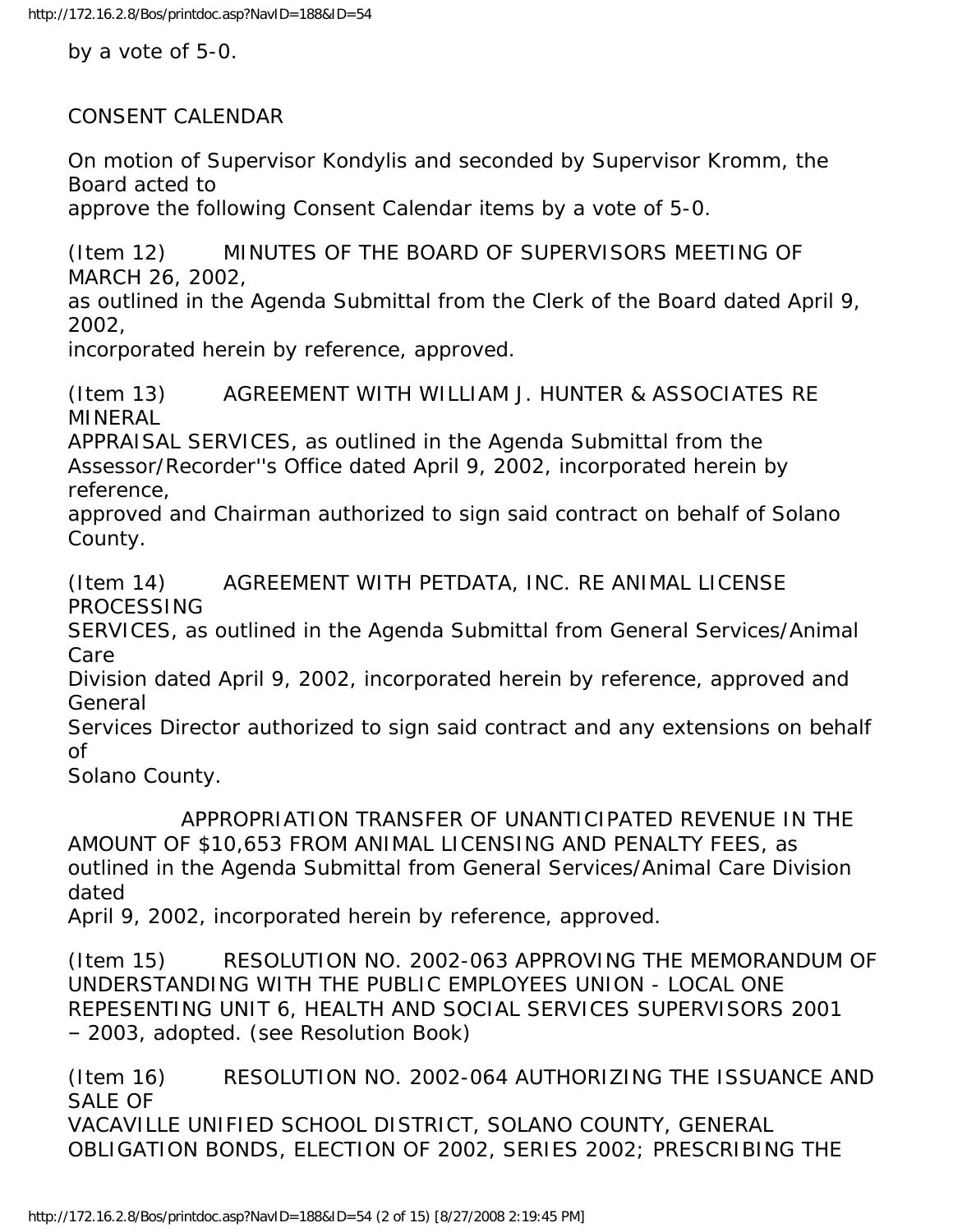TERMS OF THE BONDS AND THEIR SALE; APPROVING FORMS OF INDENTURE BOND PURCHASE AGREEMENT; APPOINTING PAYING AGENT; AND AUTHORIZING EXECUTION OF NECESSARY CERTIFICATES, adopted. (see Resolution Book)

(Item 17A) AGREEMENT WITH PHOENIX PROGRAMS RE TRANSITIONAL ADULT MENTAL HEALTH FACILITY, as outlined in the Agenda Submittal from the **Sheriff** dated April 9, 2002, incorporated herein by reference, approved and Chairman authorized to sign said contract on behalf of Solano County.

(Item 17B) AGREEMENT WITH WILLIAMS SCOTSMAN, INC. RE CONSTRUCTION OF

MODULAR BUILDING AT CLAYBANK DETENTION FACILITY, as outlined in the Agenda Submittal from the Sheriff dated April 9, 2002, incorporated herein by reference, approved and Chairman authorized to sign said contract on behalf of Solano

County.

(Item 18) RESOLUTION NO. 2002-065 AMENDING THE LIST OF NUMBERS AND

CLASSIFICATIONS OF POSITIONS WITHIN SOLANO COUNTY (PROBATION-PROPOSITION 36 PROGRAM), adopted. (see Resolution Book)

 THREE (3) APPROPRIATION TRANSFER REQUESTS TOTALING \$653,190 RE

PROPOSITION 36 PROGRAM COSTS AND ADJUSTMENTS FOR FY2001/02, as outlined in the Agenda Submittal from the Probation Department dated April 9, 2002,

incorporated herein by reference, approved.

(Item 19) AGREEMENT WITH YOLO-SOLANO AIR QUALITY MANAGEMENT DISTRICT

TO RECEIVE \$15,000 IN CLEAN AIR FUNDS RE IMPROVEMENTS TO PLEASANTS VALLEY ROAD, as outlined in the Agenda Submittal from the Department of Transportation dated April 9, 2002, incorporated herein by reference,

approved and Director of Transportation authorized to sign said contract on behalf of

Solano County.

(Item 20) RESOLUTION NO. 2002-066 APPROVING RECORDS RETENTION **SCHEDULE** AND AUTHORIZING THE DESTRUCTION OF RECORDS (ENVIRONMENTAL HEALTH DIVISION), adopted. (see Resolution Book)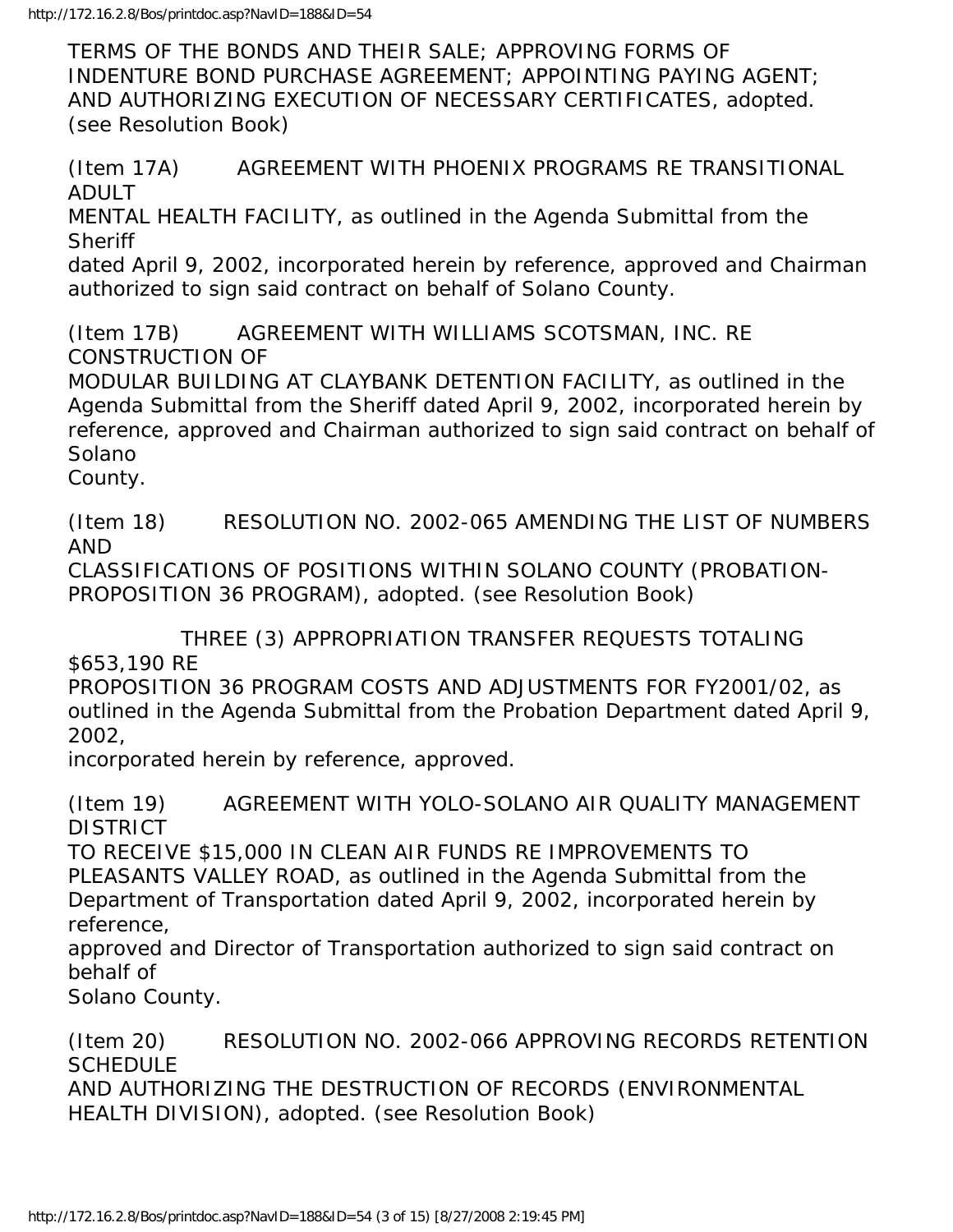**ORDERS** 

(Item 22B) MANAGEMENT/ORGANIZATIONAL STUDY OF REGISTRAR OF VOTERS OFFICE PRESENTED BY STRATEGICA, INC., RECEIVED

The Board was provided with an Agenda Submittal from the County Administrator''s Office

dated April 9, 2002, incorporated herein by reference, regarding a management/organization study

of the Registrar of Voters office.

David Howe, President Strategica, Inc., reviewed a visual presentation dated April 9, 2002, a

hard copy is incorporated herein by reference, highlighting the project objectives beginning with the

Strategic Environment, and Mr. Howe emphasized that the decertification of the voting system will

need to be done by 2004.

Responding to questions posed by Supervisor Kromm regarding funding from a State bond

to purchase electronic voting machines, Assistant County Administrator Darby Hayes noted

currently there are nine counties targeted to get funding, which Solano County is among the group.

Funding would be 75% from the State and 25% of County funds, but there may not be adequate

funds for all counties that want to change their voting machines. Registrar of Voters Laura Winslow

noted several large counties that want to participate, and the need for the State to determine the

distribution of the funds.

Mr. Howe discussed problems with the small number of technology providers in light of the

number of counties and other states that will be changing their voting machines, the many changes

in the Registrar of Voters responsibilities, and continued with the visual presentation outlining Key

Findings, Key Recommendations, Procedures Performed, and concluding with the alternatives and

recommendations.

There was a brief discussion regarding electronic systems that are currently being used in

other counties and their advantages, with data base management possibilities, and with possible

improved voter turnout with automated voting equipment.

Responding to questions posed by Supervisor Kondylis regarding recommendations for

backup positions for the Registrar, Mr. Howe discussed the need for a strong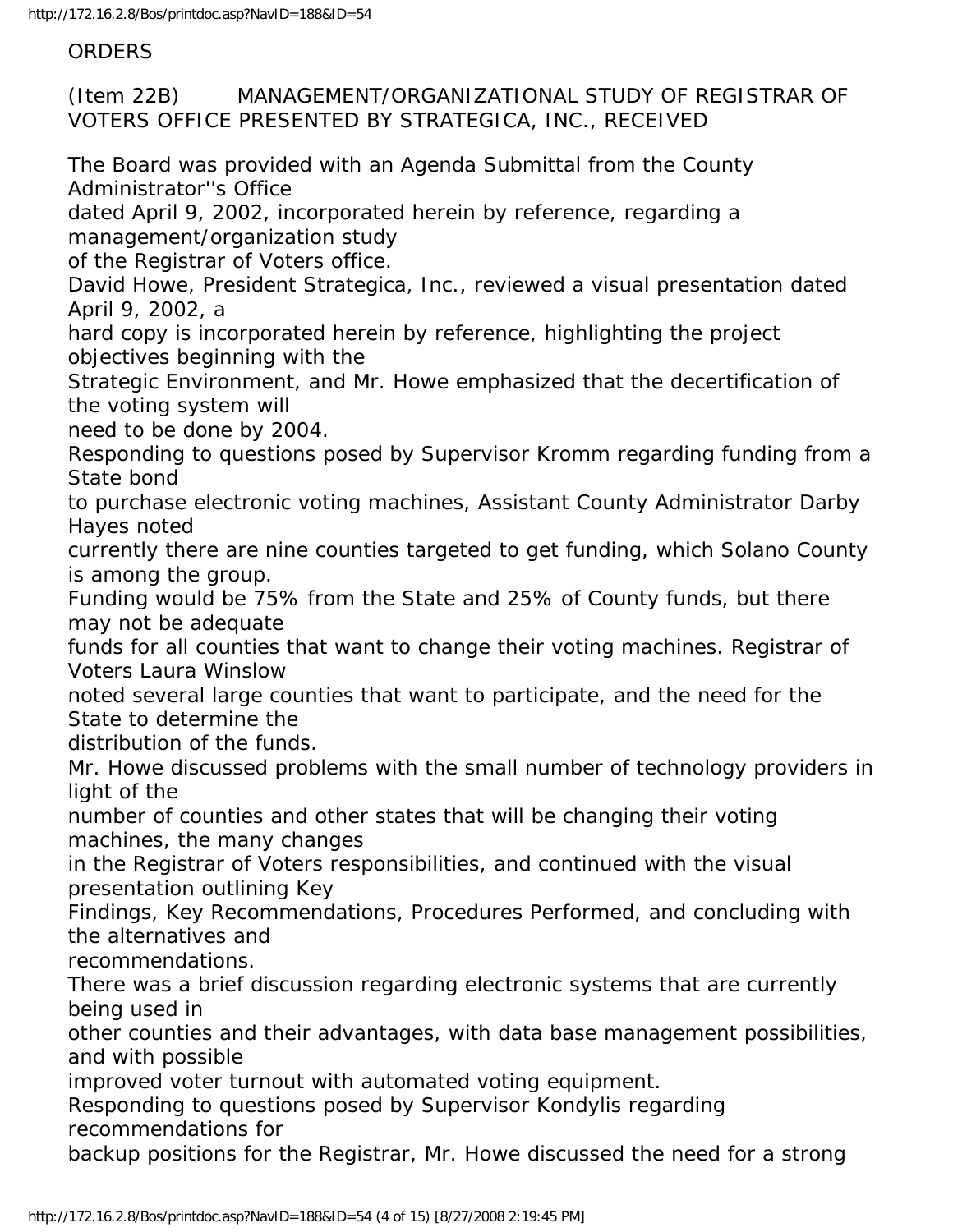second in command

for the Registrar.

Responding to questions posed by Supervisor Kromm regarding electronic voting in

Riverside County, Ms. Winslow discussed electronic voting in Riverside and Alameda Counties and

voter turnout, and costs and savings with touch screen systems.

Responding to questions posed by Supervisor Kromm regarding consolidation or not, Mr.

Howe noted in the majority of smaller counties the Registrar functions are consolidated, but the

Board will need to make the decision to consolidate or not.

There was a brief discussion regarding automated voting equipment.

Supervisor Silva suggested a full economic analysis and comparison be done regarding

consolidation or maintaining the Registrar''s Office as a freestanding department.

County Administrator Michael Johnson discussed a variety of issues that will be analyzed to

provide information to the Board for consideration of the recommendations in the report.

Supervisor Kondylis expressed opposition to consolidation of the Registrar of Voters with

any other departments, and feels many efficiencies are achieved with smaller departments.

 On motion of Supervisor Kondylis and seconded by Chairman Carroll, the Board acted to

receive the report and to refer the study to the County Administrator for review and analysis with

any recommendations for implementation be brought back to the Board. So ordered by a vote of 5-

0.

ITEMS FROM THE FLOOR - CONTINUED

APPEARANCE BY PAMELA STONSBY RE REMOVAL OF CHILDREN BY CHILD PROTECTIVE SERVICES

 Pamela Stonsby, Vacaville, read a prepared statement, incorporated herein by reference,

regarding Child Protective Services (CPS) unnecessarily removing a child from her custody. Ms.

Stonsby feels some CPS workers abuse their authority and are hurting the children, and feels

transition plans for care for the children need to be addressed.

APPEARANCE BY NORA MARTINEZ RE ITEM 17A AN AGREEMENT WITH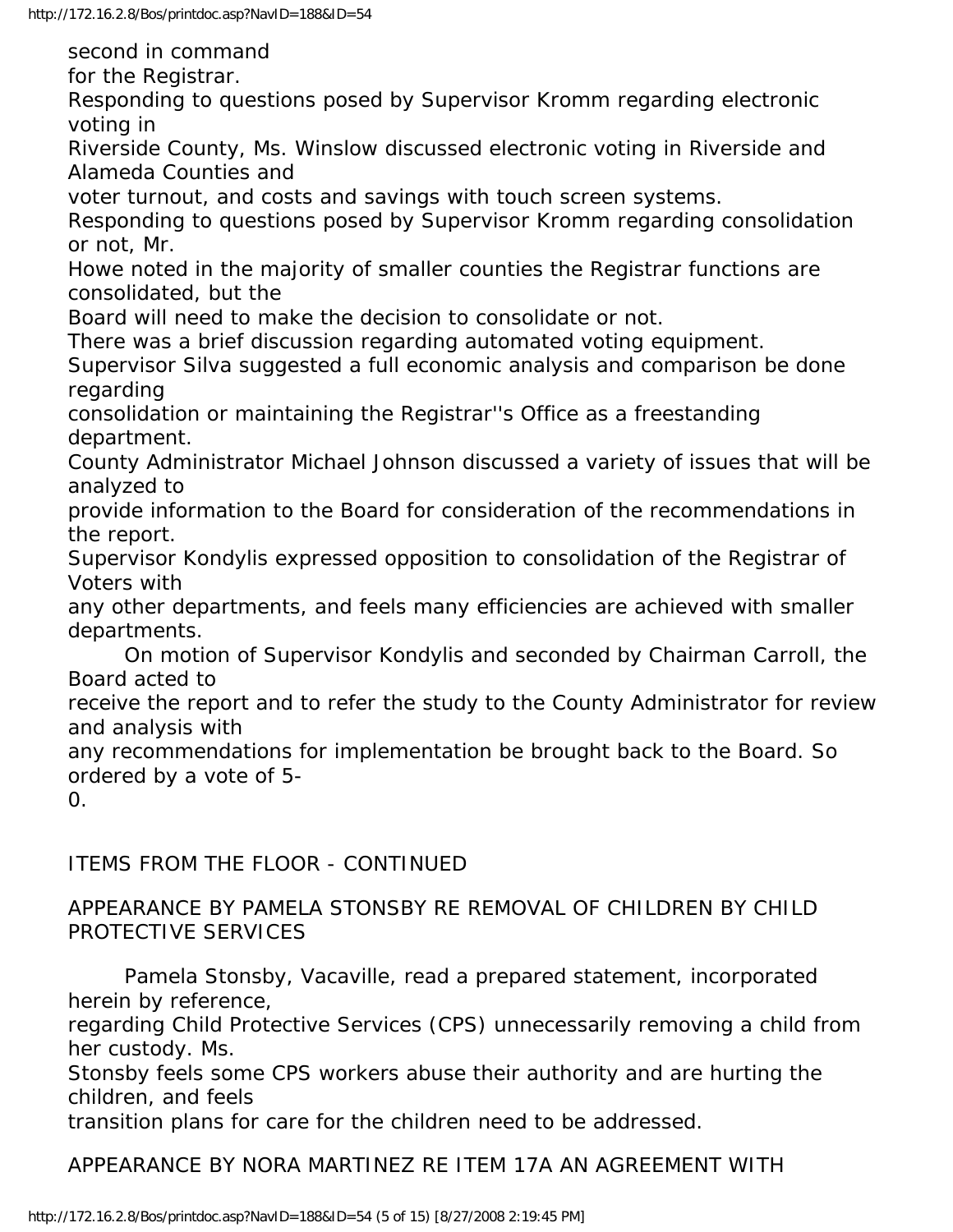#### PHOENIX PROGRAMS

 Nora Martinez, Fairfield, expressed concern with an agreement with the Phoenix Program for operation of a transitional adult mental health facility due to inefficiencies she has personally

experienced.

(Item 22A) UPDATE ON SB 1899 (CHESBRO) RE FORMATION OF A COUNTYWIDE PARK AND OPEN SPACE DISTRICT, RECEIVED

 BOARD EXPRESSED A WATCH POSITION FOR SB 1854 (MACHADO) RE FORMATION OF A DELTA CONSERVANCY

 BOARD TO SUPPORT, IF AMENDED, SB 1509 (DUNN) RE RETURN OF PROPERTY TAXES TO LOCAL GOVERNMENT IN EXCHANGE FOR

CONSTRUCTION OF AFFORDABLE HOUSING

 BOARD EXPRESSED A WATCH POSITION FOR AB 2878 (WIGGINS) RE

"SEEKING TO REMOVE FISCAL HURDLES TO HOUSING, PROVIDE LOCAL GOVERNMENTS WITH ADDITIONAL FISCAL STABILITY AND REDUCE THE ''FISCALIZATION'' OF LAND USE BY BALANCING THE INFLUENCE OF THE PROPERTY AND SALES TAX ON LOCAL REVENUE DECISIONS"

 BOARD EXPRESSED SUPPORT FOR AB 2637 (CARDOZA) AND SB 1532 (POOCHIGIAN) RE UPWIND SAN FRANCISCO BAY AREA BASIN EMISSIONS

 The Board was provided with an Agenda Submittal from the County Administrator''s Office

dated April 9, 2002, incorporated herein by reference, regarding a status report on legislation of

importance to Solano County.

Paul Yoder, Legislative Analyst, Shaw & Yoder, gave a brief update regarding SB 1899

which would create a countywide park and open space district in the County. Mr. Yoder noted the

Senate Local Government Committee will hear the bill on May 1st, planned amendments, and that

there are NO plans to include eminent domain language in the bill, and that staff will bring back the

final language for the bill when it is completed.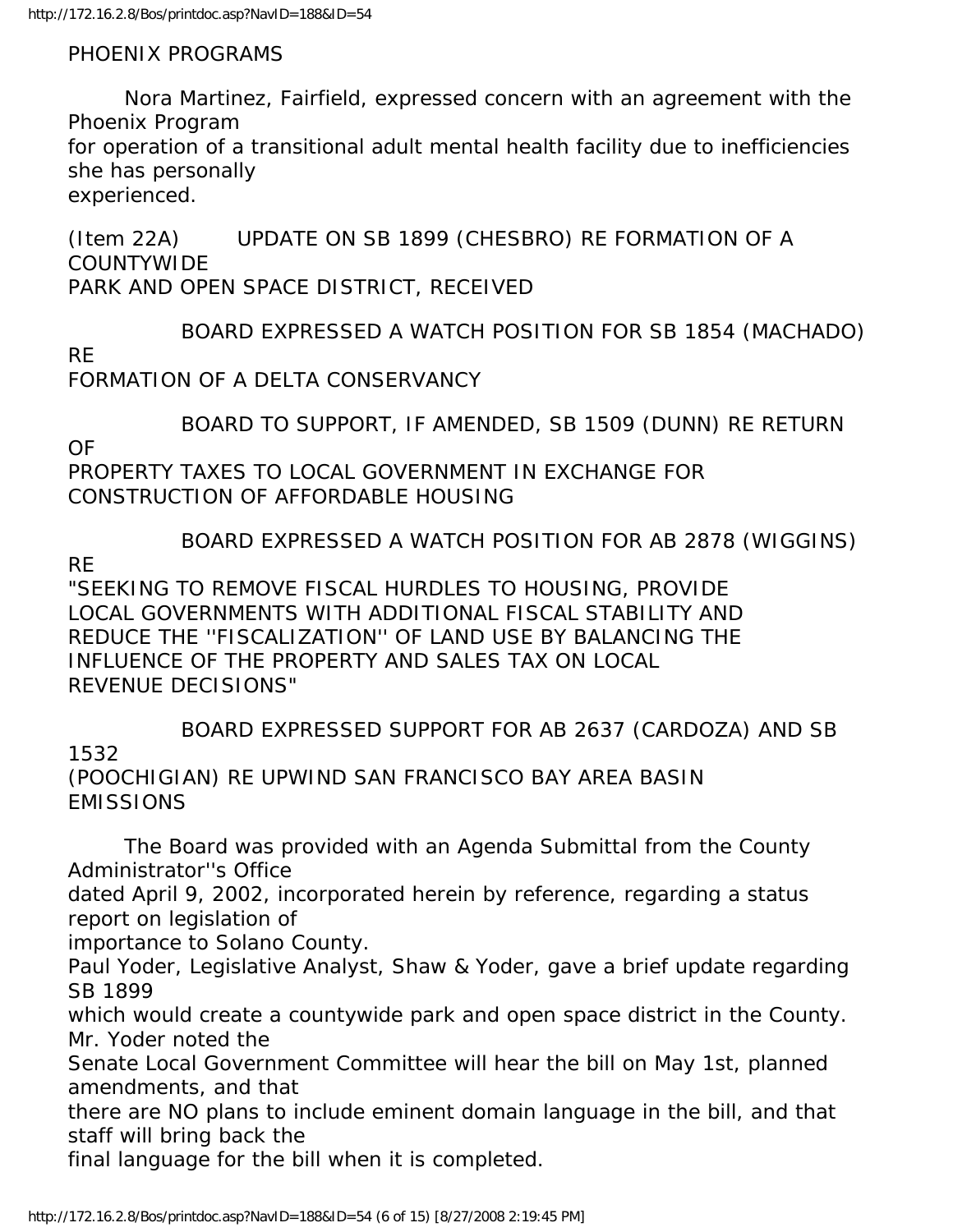Responding to questions posed by Supervisor Thomson regarding the placeholder bill, and concern with the local process that is not complete yet, Mr. Yoder noted the procedural move to hear the bill, the local process is moving forward, and choices by Senator Chesbro regarding the bill. County Administrator Michael Johnson noted hearings that are going forward at the cities and other work to attain consensus regarding the formation of a Countywide park and open space district. Chairman Carroll thought the bill was to be a placeholder and expressed concern that the funding for an open space district would be combined with a transportation measure for funding, and the possibility the measure would fail. Chairman Carroll noted growing opposition from the Farm Bureau, Taxpayers Association, and the ag community with this proposal, and expressed opposition with combining this issue with a transportation funding measure. The public needs the opportunity to voice their direction, which should be done through the election process. Chairman Carroll voiced concern with the evolution of another level of government through the governing body of such a district. Supervisor Kromm feels language will be included in the bill that will prohibit eminent domain, noted there will be many more public discussions, and the issue will be brought back to the Board for a full hearing. Clif Poole, Vacaville, voiced opposition of formation of any agency through legislation, noted the County already protects agriculture, feels formation of a district is improper, and feels both the transportation initiative and the open space issue will probably be defeated if they are combined. James Williams, Vacaville, noted the Taxpayers Association is in opposition of creation of an open space district without a vote of the people. Mr. Williams feels that the bill should not move forward without consensus of the cities, that transportation taxes are to be spent on transportation issues and not on an open space district, and that the public should be able to vote on the formation of an open space district not just on the governing board. Responding to comments by Supervisor Kondylis regarding the formation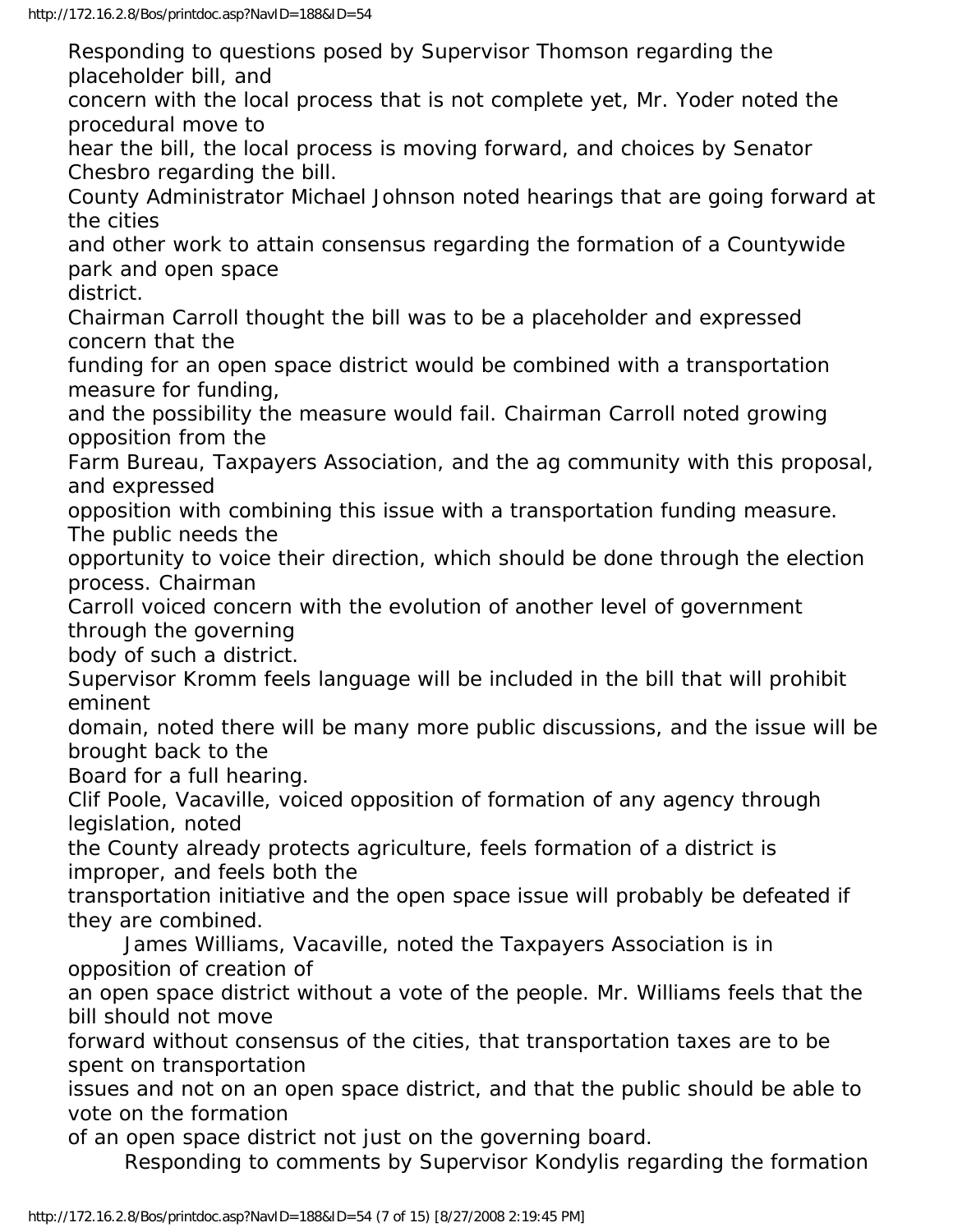of an open space

district going to a vote of the people, Mr. Yoder noted the original proposal was to present the issue

to the public for a vote, the legislation now would put the district on the books, but the governing

body would be subject to a vote of the public.

 Supervisor Kondylis noted there would be no decision by the Board until the information

from all the cities had been received.

 Donna Harr, Fairfield, feels another layer of government is dangerous to the farming and

ranching community, noted restrictions to her property with the creation of a greenbelt, impacts that

are created by people who do not understand the ag community, and the effects these types of

restrictions have on farming and ranching. Ms. Harr noted concerns of the Farm Bureau, with tying

this issue with the transportation initiative that is greatly needed, and with the continued viability of

agriculture in this County. We need to be aware of the consequences, and to make good decisions

while being cognizant of the impacts, and to look far ahead not just to today. There was a brief discussion regarding the Greenbelt Authority between Fairfield and

Vacaville.

 Murray Bass, Fairfield, noted opposition to the formation of another layer of government,

taxation without real control of the people, and feels this may be illegal.

 Chairman Carroll feels the open space district and the transportation issues need to be kept

separate to allow the public to voice their opinion clearly.

SB 1854 (MACHADO) RE FORMATION OF A DELTA CONSERVANCY

 Mr. Yoder noted SB 1854 (Machado) is to establish a Delta conservancy that would manage

public lands in the primary and secondary zones of the delta. Conservancies do serve as a vessel for

State park funds.

 Supervisor Thomson voiced concern with many of the same issues with this bill that have

been expressed relative to the formation of an open space district, noted here are some good things

with conservancies, but feels more discussion is needed, and feels the bill should be watched.

 Responding to questions posed by Supervisor Kromm regarding what the concerns with the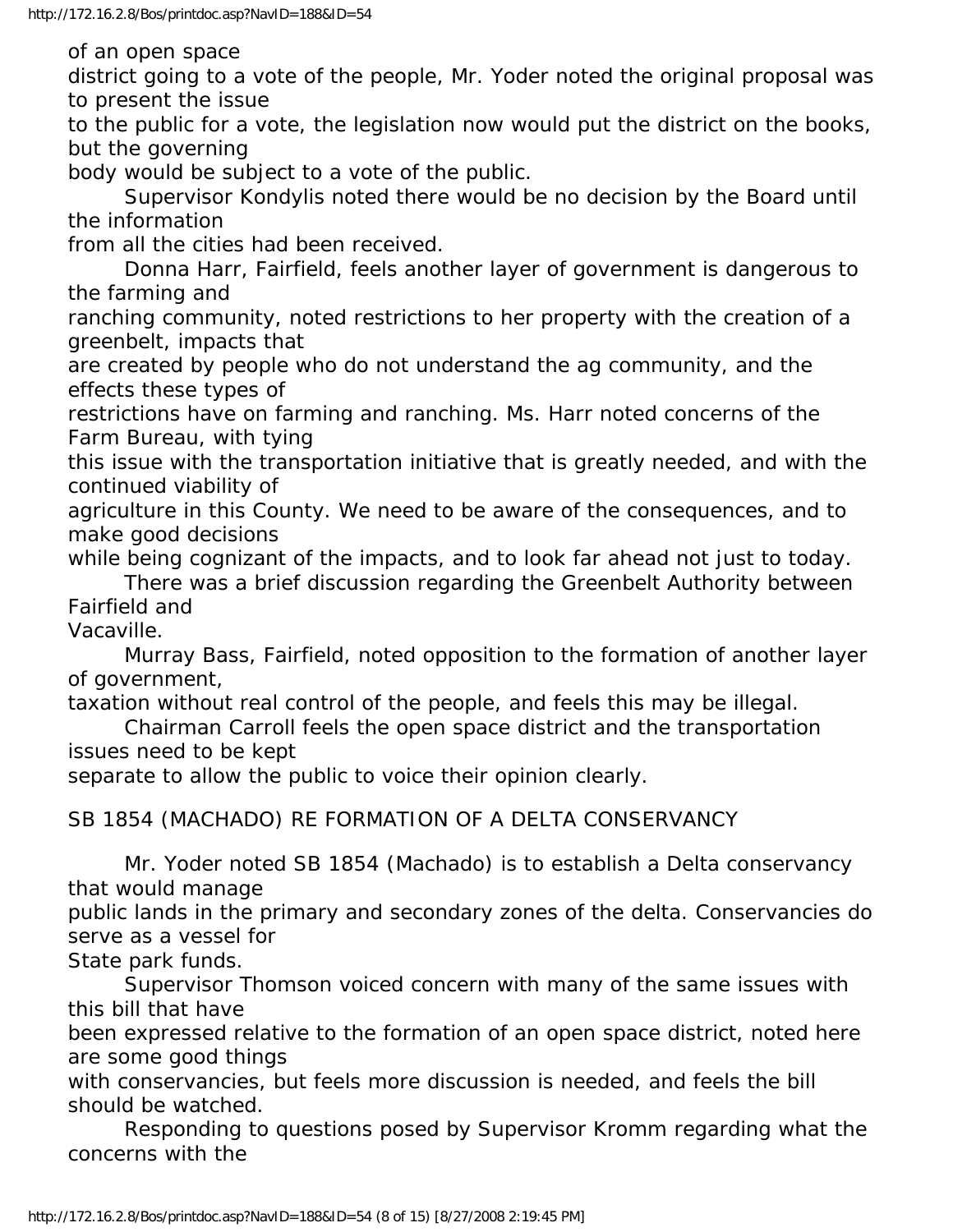bill are, and the intent for the bill to be ag friendly, Supervisor Thomson noted some concerns are

that recreation and agriculture are not compatible, the need to look at protecting ag and supporting

it, to allow recreation to continue in the delta, the concern of formation of another layer of

bureaucracy, with the possibility of a land use grab, and would like additional time to watch the bill.

Supervisor Thomson noted much of the opposition to the bill was from farmers in the Delta.

Supervisor Kromm noted support for the watch position.

 Supervisor Kondylis expressed concern with the portion of the bill that allows acquisition of

land, and agrees with a watch position.

 Chairman Carroll voiced concern with formation of a Delta Conservancy and the role of the

Delta Protection Agency, with the addition of more regulations, and noted support a watch position.

 Supervisor Thomson noted the differences in authority of the Delta Protection Commission

and the proposed Delta Conservancy, and with removing local control.

 There was a brief discussion regarding SCA 7 for a constitutional amendment regarding

access to records, that Mr. Yoder will bring back before the Board.

SB 1509 (DUNN) – RETURN PROPERTY TAXES TO LOCAL GOVERNMENT IN EXCHANGE FOR CONSTRUCTION OF AFFORDABLE HOUSING

 Mr. Yoder noted this bill would return property taxes to local governments in exchange for

the construction of affordable housing, and his recommendation to support the bill if it is amended

to acknowledge special circumstances such as Proposition A in Solano County, and voiced

questions regarding tying the return of property taxes that are linked to specific purposes.

 Chairman Carroll feels this is another step by the State in taking control over local

government decisions.

 County Administrator Michael Johnson noted working with the cities to negotiate their

absorption of the ABAG Fair Housing Allocations of the County.

 Mr. Yoder suggested supporting the bill if it is amended to credit the county for

contributions to affordable housing within city boundaries.

Supervisor Kromm noted if there is fiscal incentive the State should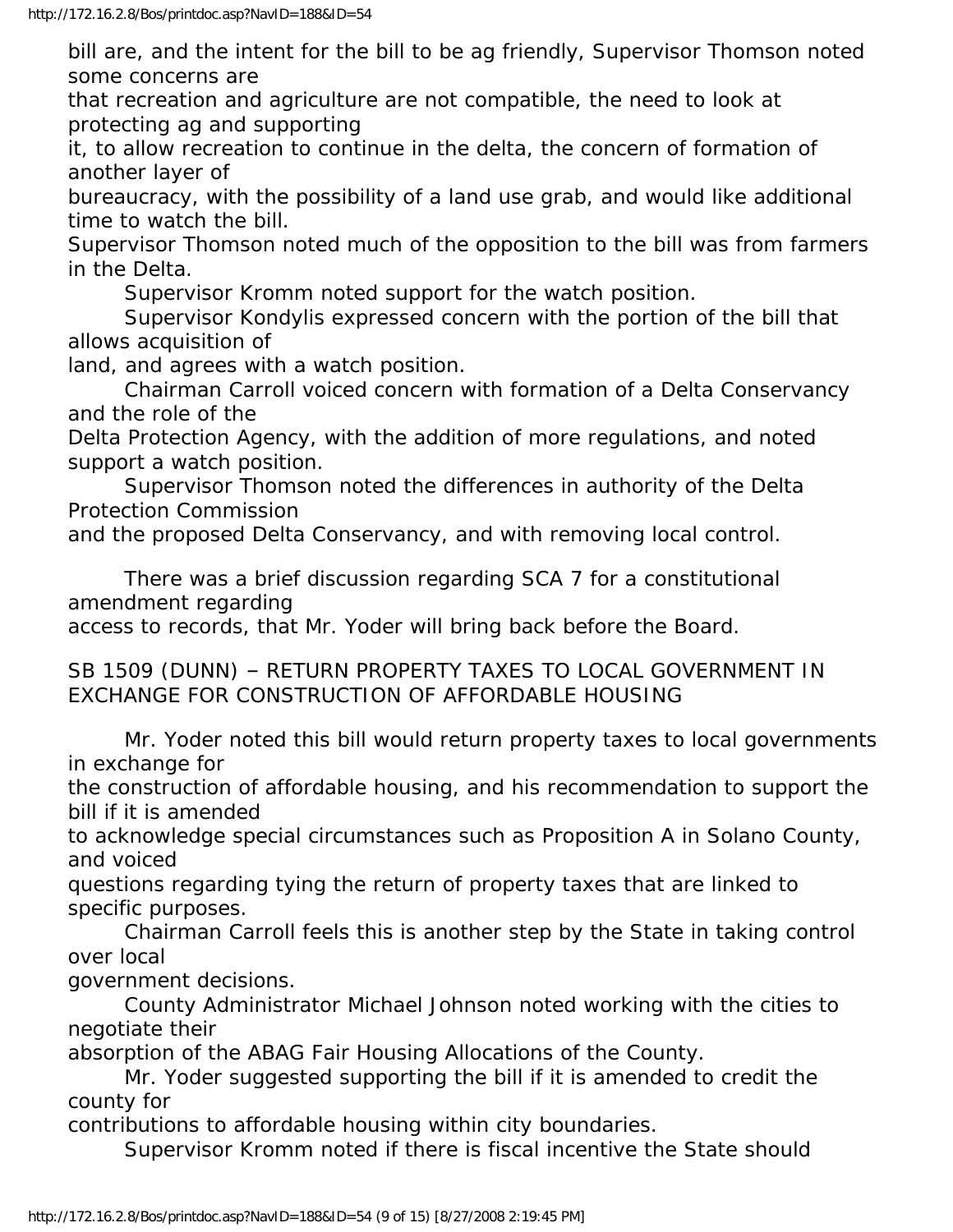recognize the smart

growth principles in the County.

 Supervisor Silva feels the legislature should be reminded of Proposition 13 and how the

State now wants to circumvent that legislation.

AB 2878 (WIGGINS) RE"SEEK TO REMOVE FISCAL HURDLES TO HOUSING, PROVIDE LOCAL GOVERNMENTS WITH ADDITIONAL FISCAL STABILITY AND REDUCE THE ''FISCALIZATION'' OF LAND USE BY BALANCING THE INFLUENCE OF THE PROPERTY AND SALES TAX ON LOCAL REVENUE DECISIONS"

 Mr. Yoder noted this bill would swap Vehicle License Fees (VLF) for property taxes that

have been shifted to the State, and city sales tax for county property tax, and would give the County

a greater share of the sales tax.

 Supervisor Kondylis feels this bill would make the cities more dependent on property tax

than sales tax, it provides incentives for the cities to approve more housing.

 Mr. Yoder noted that California State Association of Counties (CSAC) opposes the bill

unless it is amended, and that the League of Cities is opposed to the legislation.

 Chairman Carroll voiced concern with the consistent use to make fiscalization a dirty word,

and voiced concern with spreading the hard-earned money from the more prosperous cities and

dispersing it to less prosperous communities.

 Supervisor Kromm feels there will be many changes to this bill, there may be a risk sharing

arrangement with the cities, and suggested a position of watch.

Chairman Carroll noted a consensus of a watch position.

AB 2637 (CARDOZA) AND SB 1532 (POOCHIGIAN) RE UPWIND SAN FRANCISCO BAY AREA BASIN EMISSIONS

 Mr. Yoder noted this bill deals with emissions from the Bay Area, that AB 2637 would put

the Bay Area into the Smog Check II regulations, and suggested the Board support both bills.

 Supervisor Kromm noted pressures to improve the air quality, Federal transportation funds

will suffer dramatically unless the air quality is improved, and encouraged support for these bills.

Chairman Carroll noted consensus for support of both bills.

## SB 1899 (CHESBRO) CONTINUED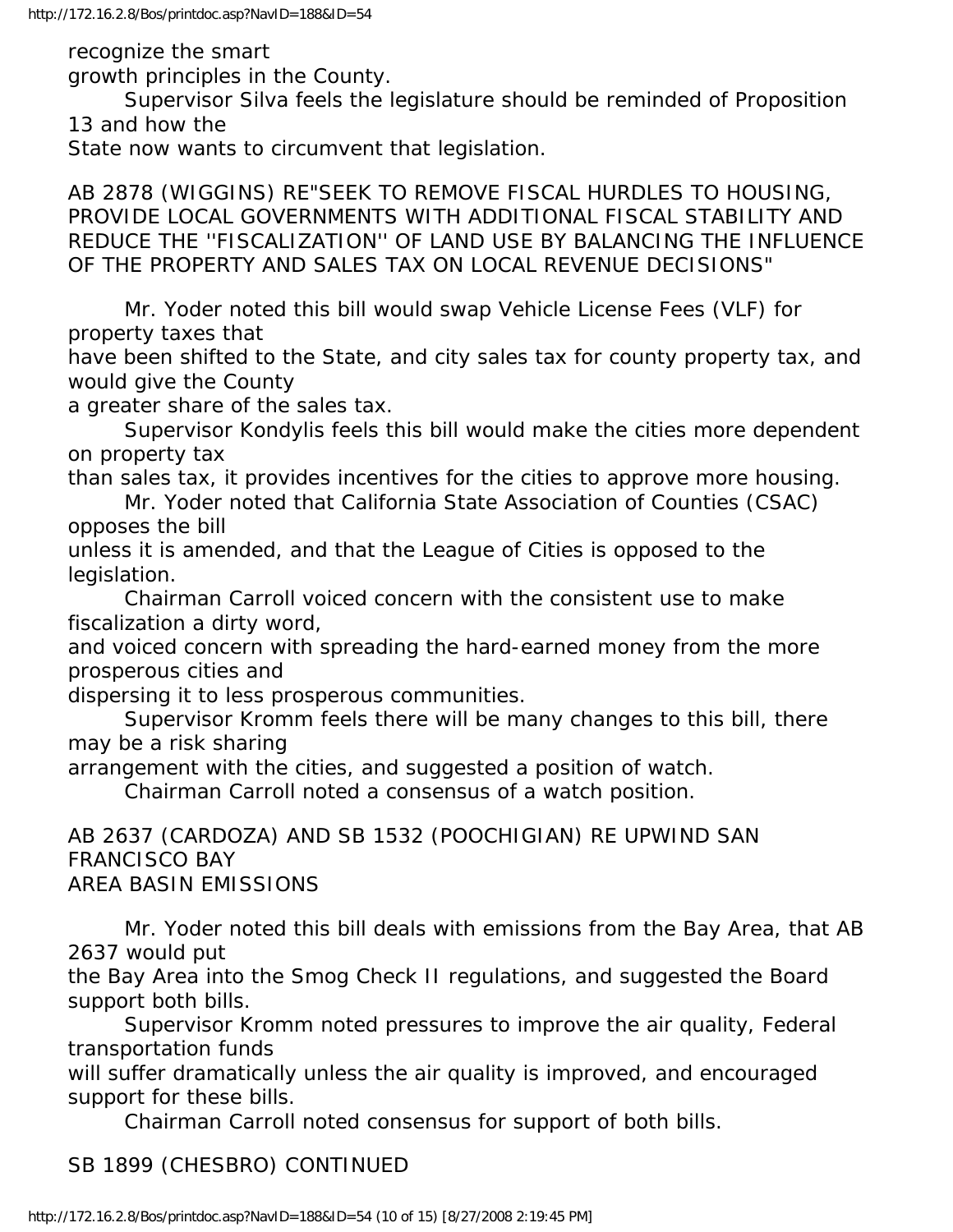Supervisor Silva, also Chairman Solano Transportation Authority (STA), noted the

legislation sponsored by Senator Chesbro is only a number that has the Santa Clara model attached

to it. There have been meetings with open space advocates and the presentation has been made at

the Mayors Conference, the mayors were to take it to their city councils, staff is to meet with the ag

community for input and then the Board will have input from everyone to make a decision. Senator

Chesbro noted if there is not consensus he will not carry the bill. The different types of tax options

were noted, and STA will introduce a sales tax legislation that will require a 2/3rds-vote approval by

the voters. Farmers that contacted Supervisor Silva were opposed to the formation of an open space

district. Supervisor Silva noted he would only support the issue if it would serve the public, and the

input from the public will be the deciding factor.

There was a brief discussion relative to consensus.

 Supervisor Kromm noted support from Suisun City and the City of Fairfield to form an open

space district, and the Board will need to determine if there is consensus or not. On motion of Supervisor Kondylis and seconded by Supervisor Kromm, the Board acted to

take a position of watch for SB 1854 (Machado) re formation of a Delta Conservancy, to support if

amended to acknowledge local circumstance SB 1509 (Dunn) re return property taxes to local

governments in exchange for construction of affordable housing, to watch AB 2878 (Wiggins) re

balancing the influenced of the property and sales tax on local revenue decisions, and to support AB

2637 (Cardoza) and SB 1532 (Poochigian) re upwind emissions from the San Francisco Bay Area

Basin. So ordered by a vote of 5-0.

(Item 24A) NOTE: Item 24A was approved, and later in the meeting the action was rescinded.

 CHANGES TO THE BY-LAW MEMBERSHIP CATEGORIES FOR THE SOLANO COUNTY CHILDREN''S NETWORK, APPROVED

 LEATRICE KNOX APPOINTED TO THE LOCAL CHILD CARE PLANNING COUNCIL CATEGORY; DENISE MCBRIDE DELGADO APPOINTED TO THE CHILD ABUSE PREVENTION COUNCIL CATEGORY; ANA DINEEN REASSIGNED TO THE MATERNAL, CHILD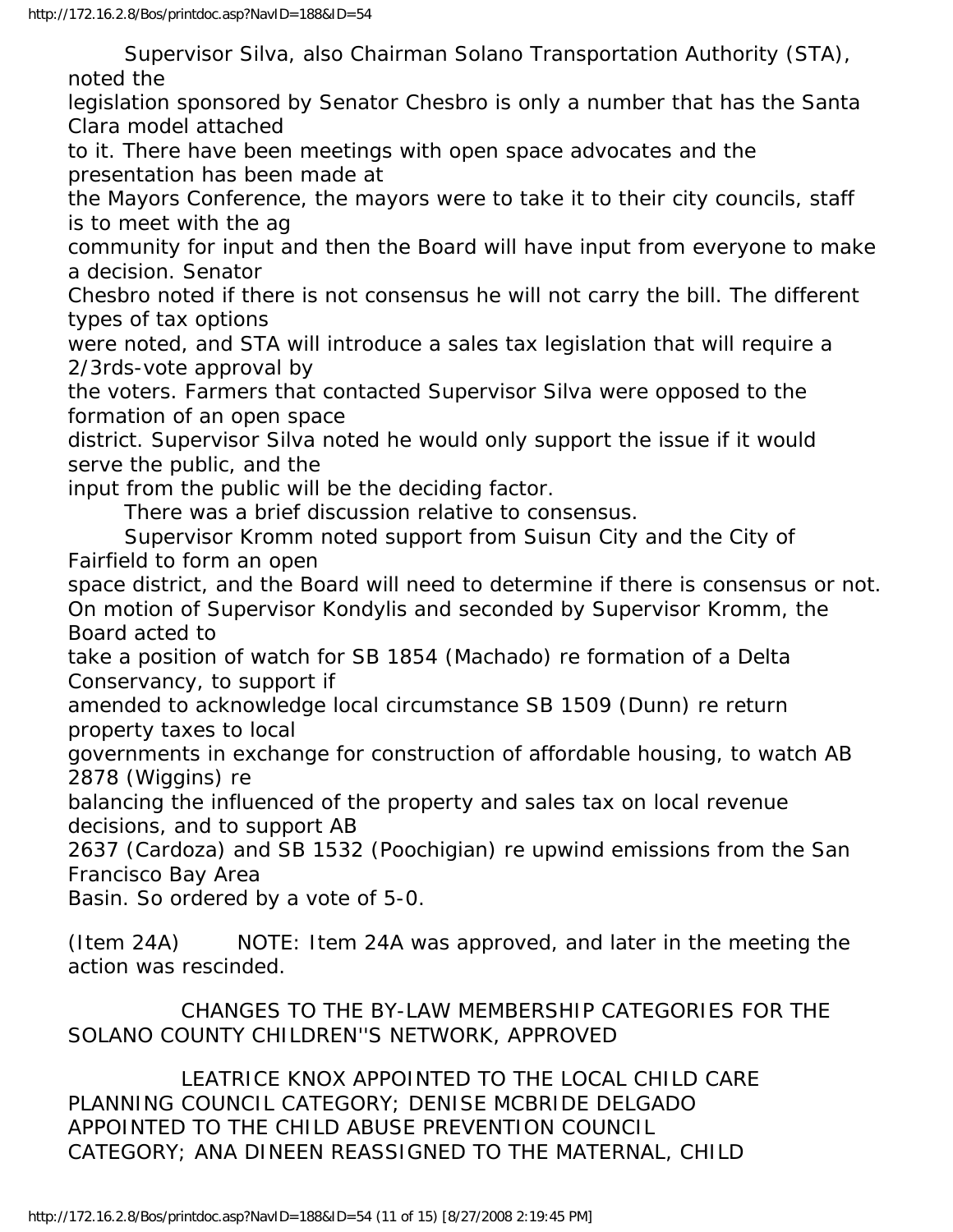AND ADOLESCENT HEALTH CATEGORY; GAYLA REITER REASSIGNED TO THE SIDS ADVISORY COMMITTEE CATEGORY OF THE SOLANO COUNTY CHILDREN''S NETWORK

On motion of Supervisor Kondylis and seconded by Supervisor Thomson, the Board acted to appoint Leatrice Knox to the Local Child Care Planning Council category; Denise McBride Delgado to the Child Abuse Prevention Council category; reassign Ana Dineen to the Maternal, Child and Adolescent Health category; Gayla Reiter to the SIDS Advisory Committee category. So ordered by a vote of 5-0.

NOTE: Item 24A was approved, and later in the meeting the action was rescinded.

(Item 24B) RICHARD GIDEON REAPPOINTED TO THE SOLANO COUNTY ARTS COUNCIL

On motion of Supervisor Kondylis and seconded by Supervisor Thomson, the Board acted to reappoint Richard Gideon to the Solano County Arts Council for a term to expire February 1, 2004. So ordered by a vote of 5-0.

(Item 24C) LARRY HOLDENER REAPPOINTED TO THE SUISUN FIRE PROTECTION DISTRICT

On motion of Supervisor Kondylis and seconded by Supervisor Thomson, the Board acted to reappoint Larry Holdener to the Suisun Fire Protection District for a term to expire April 15, 2006.

So ordered by a vote of 5-0.

(Item 23) SOLANO COMPREHENSIVE TRANSPORTATION PLAN PRESENTED BY

SOLANO TRANSPORTATION AUTHORITY (STA), RECEIVED

 The Board was provided with an Agenda Submittal from the Department of Transportation

dated April 9, 2002, incorporated herein by reference, regarding the update to the 1998 Solano

Comprehensive Transportation Plan (CTP).

 Darryl Halls, Solano Transportation Authority (STA), noted the STA is soliciting input from

the Board, other public agencies, and the public. Mr. Halls began to review the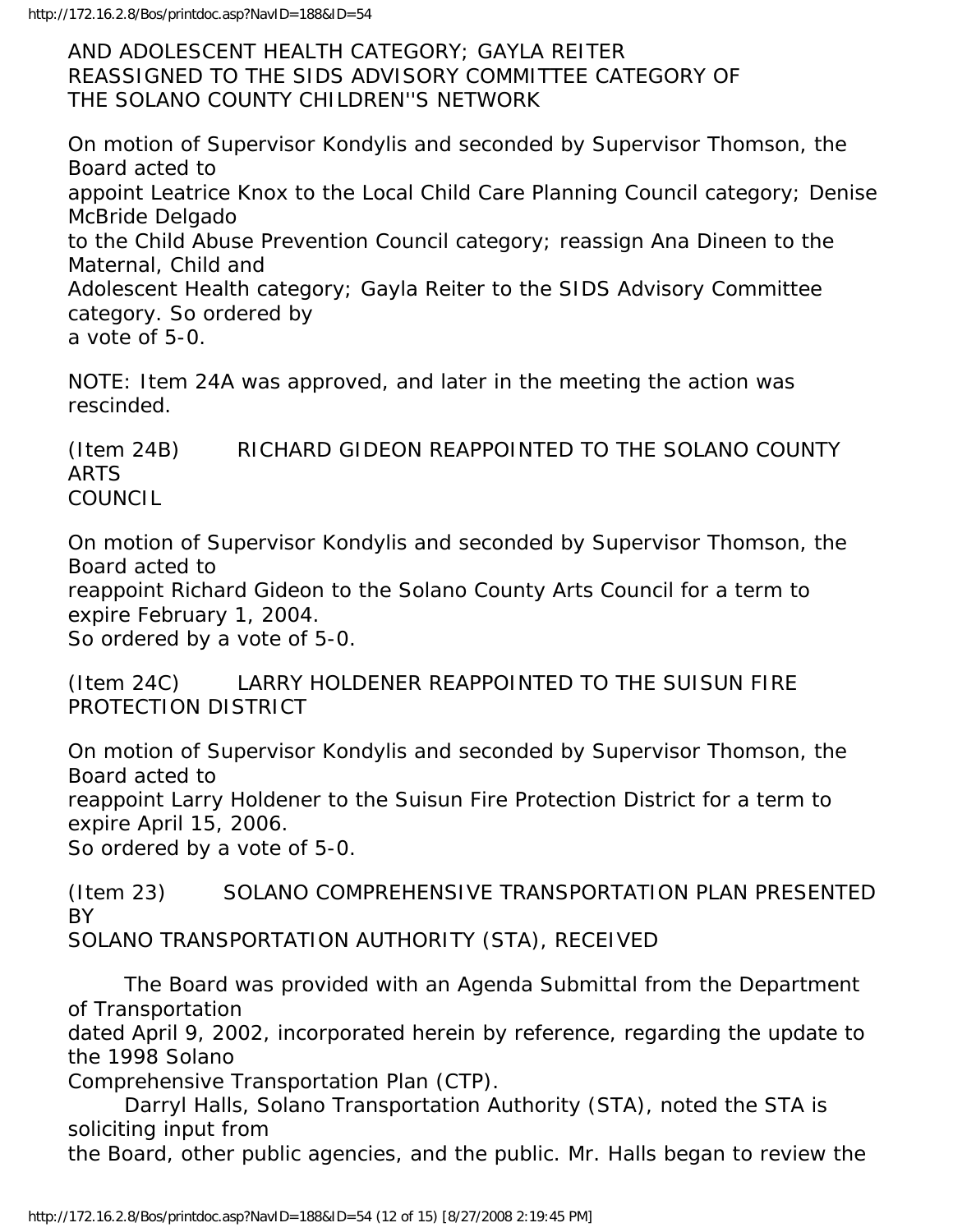highlights of the

CTP through a visual presentation, a hard copy is incorporated herein by reference.

 Responding to questions posed by Chairman Carroll regarding who is responsible to widen

I-80, and where the STA gets funding, Mr. Halls noted the combination of the Federal Highways,

Caltrans, along with the STA in partnership are responsible to widen I-80. The STA gets funding

from Federal dollars, through the State and some discretionary regional dollars. Supervisor Kondylis noted the need for alternative means of travel to be considered, voiced

concern with the large number of widening projects, there is a need for accessible, affordable mass

transit, the need to do more to keep cars off the roads during peak times, and to look at the

possibility of a reversible High Occupancy Vehicle (HOV) lane, and feels direction of the plan

should be focused on mass transit.

 Supervisor Kromm voiced concern with marketing of the project and the funding geared to

roads as noted on page 39, and feels the focus should be on alternative means of transportation to

address population and pollution, responding Mr. Halls noted the funding breakdown on page 39

was presented to the Metropolitan Transportation Commission (MTC) for the regional

transportation plan some time ago and is included in the report as an informational item, and the

current plan sets a vision for the modes and the funding designation will change. Funding priorities

will have to be determined if the three modes are approved as a plan for what is to be created for the

County, and this report lays out what the future will look like.

 Responding to questions posed by Supervisor Kromm relative to the steps necessary to

participate in the sales tax process, and trail plan integration, Mr. Halls discussed the two options for

the possible formation of a Local Transportation Authority (LTA) which will ultimately need to be

approved by local ordinance. Mr. Halls noted the discussions with open space entities that will

participate with the trail plan, the farming community has not had input on the trail plan at this time,

but will need to be included in phase III of the plan when the trail plan will be considered.

Responding to questions posed by Supervisor Kromm relative to any problems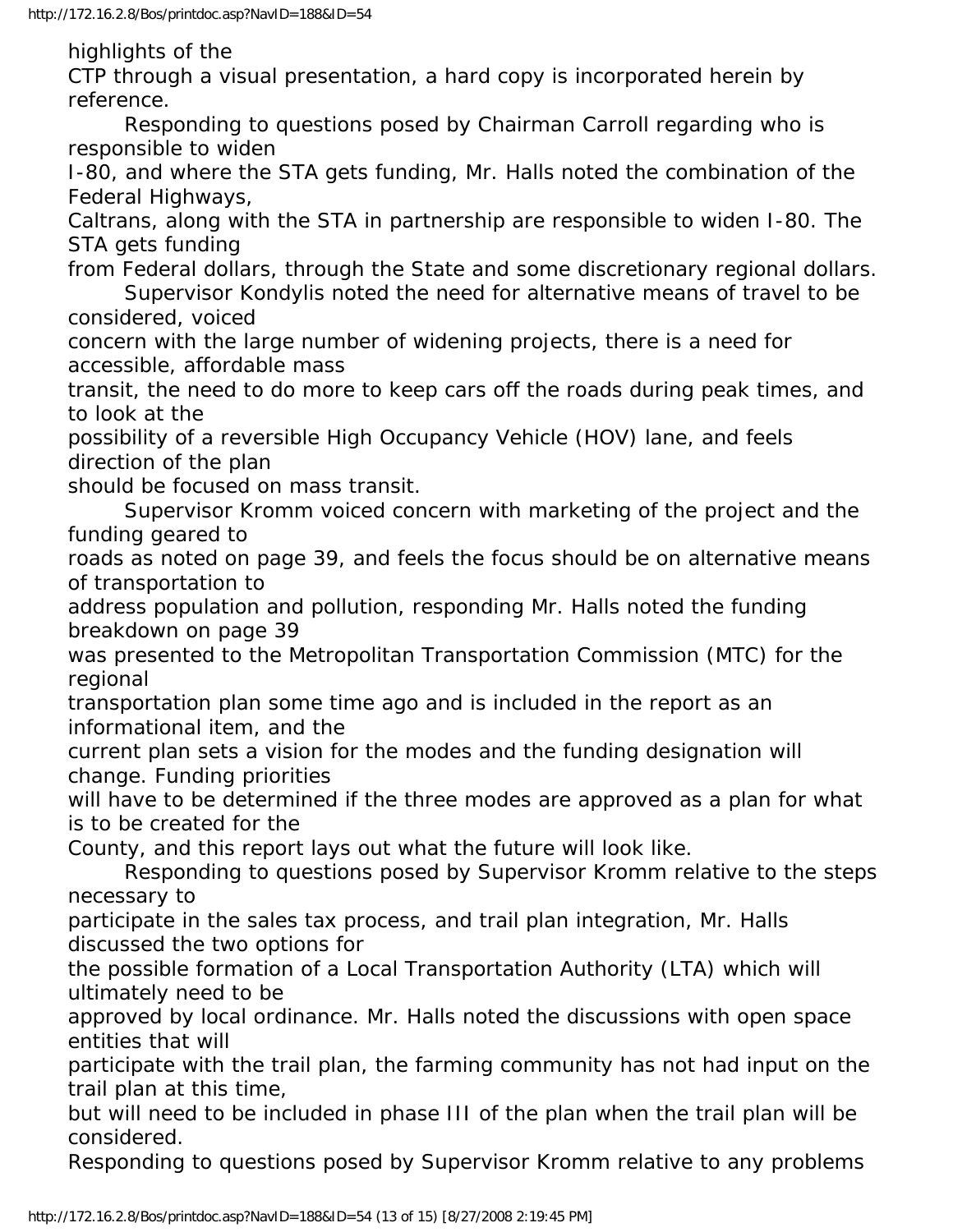with

combining funding for the open space issue with the transportation initiative, Mr. Halls noted

presentations that are being done to the cities, the funding required for the open space measure, feels

it can be incorporated, and a poll done for SEDCORP will be available with the figures relative to

combining the measures.

Chairman Carroll noted the loss to the County when BART was proposed, the issues to get

support to extend BART, concern with development right up to the freeways, and feels an increase

in the number of and frequencies of buses makes the most sense.

Responding to questions posed by Supervisor Kondylis regarding when the tax initiative

would go before the voters, Mr. Halls noted the decision would be made by June by the STA if the

measure would be on the November ballot. Mr. Halls explained the process of the MTC on

allocation of funding, and the local expenditure plan process through the STA. The expenditure

plan will be specific on how the dollars will be spent, and the priorities will be set by what the

community will support. Supervisor Kondylis feels the plan may be difficult to get approved since

so many of the projects will benefit people that don''t live in the County.

Natalie Dumont, Greenbelt Alliance, feels the plan is a forward thinking plan, one issue is

resources and decisions on where the funding will go, and the sales tax could raise and leverage a

large amount of money. The Greenbelt Alliance, Orderly Growth Committee, and the Bay Area

Transportation and Land Use Coalition urge the sales tax plan be well balanced in funding. This is

a once in a lifetime opportunity to expand our transportation choices and decide where our funding

goes.

(Item 24A) CHANGES TO THE BY-LAW MEMBERSHIP CATEGORIES AND THE

SUSBSEQUENT APPOINTMENTS FOR THE SOLANO COUNTY CHILDREN''S NETWORK, RESCINDED AND TO BE RECONSIDERED APRIL 23, 2002

 Chairman Carroll voiced concern with no discussion regarding the increase in the number of

members, and requested the matter be reconsidered.